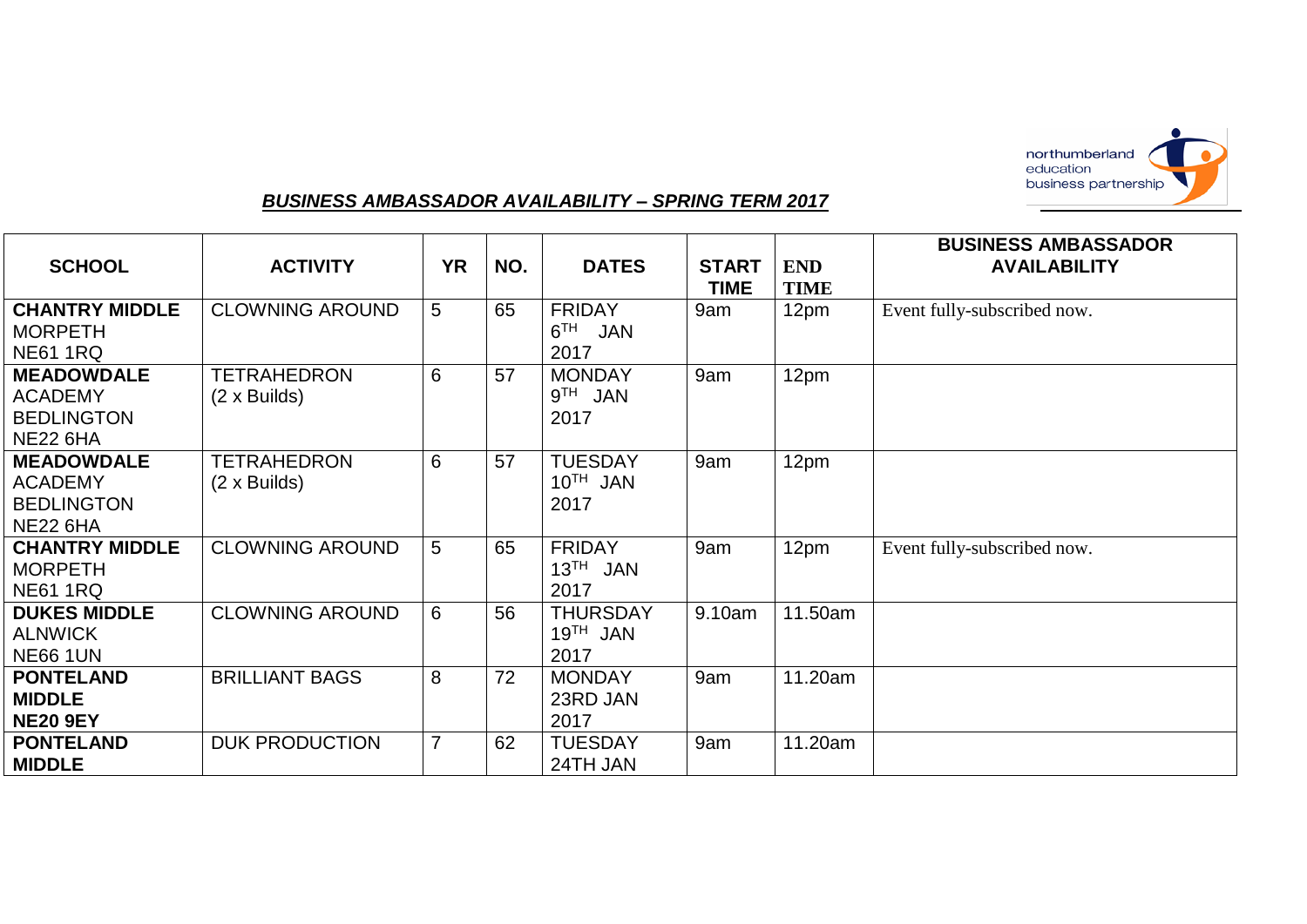| <b>NE20 9EY</b>                                            |                                  |                |    | 2017                                  |                   |         |                             |
|------------------------------------------------------------|----------------------------------|----------------|----|---------------------------------------|-------------------|---------|-----------------------------|
| <b>PONTELAND</b><br><b>MIDDLE</b><br><b>NE20 9EY</b>       | <b>DUCK PRODUCTION</b>           | $\overline{7}$ | 62 | WEDNESDAY<br>25TH JAN<br>2017         | 9am               | 11.20am |                             |
| <b>DUKES MIDDLE</b><br><b>ALNWICK</b><br><b>NE66 1UN</b>   | <b>BRILLIANT BAGS</b>            | $\overline{7}$ | 28 | <b>THURSDAY</b><br>$26TH$ JAN<br>2017 | 9. a <sub>m</sub> | 11.20am | Event fully-subscribed now. |
| <b>PONTELAND</b><br><b>MIDDLE</b><br><b>NE20 9EY</b>       | <b>BRILLIANT BAGS</b>            | $\overline{7}$ | 72 | <b>FRIDAY</b><br>27TH JAN<br>2017     | 9am               | 11.20am |                             |
| <b>SEAHOUSES</b><br><b>MIDDLE</b><br><b>NE68 7YF</b>       | <b>DUCK PRODUCTION</b>           | 6,78<br>8      | 75 | <b>TUESDAY</b><br>31ST JAN<br>2017    | 9am               | 12pm    |                             |
|                                                            | <b>TETRAHEDRON</b><br>(2 BUILDS) | 7&8            | 47 |                                       | 1.15pm            | 3.35pm  |                             |
| <b>BEDLINGTON HIGH</b><br><b>NE22 7DS</b>                  | <b>BRILLIANT BAGS</b>            | 8              | 48 | WEDNESDAY<br>1ST FEB<br>2017          | 9.10am            | 12.30pm | Event fully-subscribed now. |
| <b>WEST JESMOND</b><br><b>PRIMARY</b><br><b>NE2 3AJ</b>    | <b>CLOWNING AROUND</b>           | 4              | 45 | <b>THURSDAY</b><br>2ND FEB<br>2017    | 9am               | 11.20am | Event fully-subscribed now. |
| <b>CHANTRY MIDDLE</b><br><b>MORPETH</b><br><b>NE61 1RQ</b> | <b>DUCK PRODUCTION</b>           | $\overline{7}$ | 65 | <b>FRIDAY</b><br>$3RD$ FEB<br>2017    | 9.am              | 12pm    |                             |
| <b>SEATON DELAVAL</b><br><b>FIRST</b><br><b>NE25 0EP</b>   | <b>CLOWNING AROUND</b>           | $\overline{4}$ | 34 | WEDNESDAY<br>$8TH$ FEB<br>2017        | 9am               | 11.20am | Event fully-subscribed now. |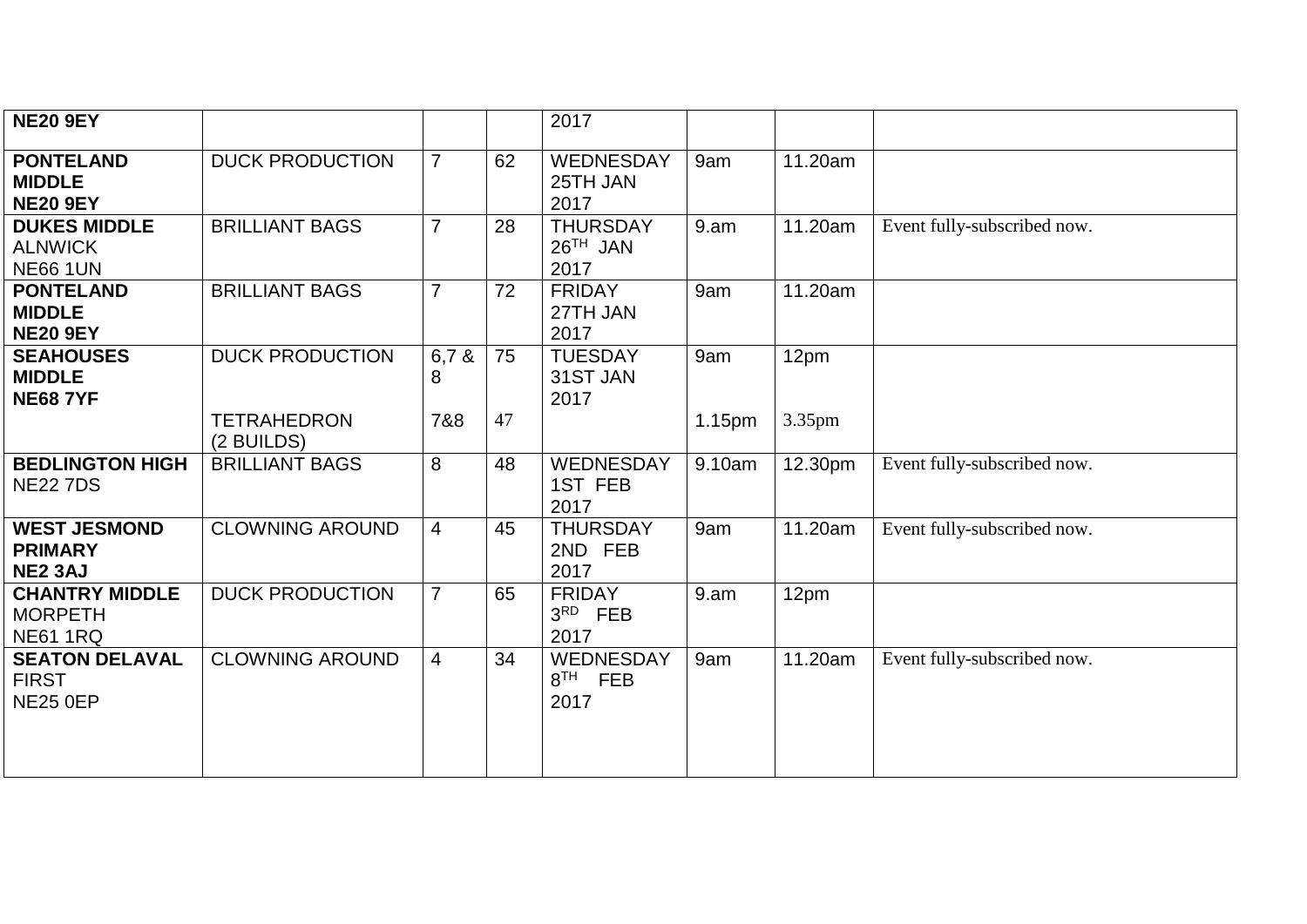| <b>NEWMINSTER</b><br><b>MIDDLE</b><br><b>MORPETH</b><br><b>NE61 1RH</b>  | <b>ENTERPRISE DAY</b><br>(The Wedding)   | 5, 6,<br>7 & 8 | 511 | <b>FRIDAY</b><br>10 <sup>TH</sup> FEB<br>2017            | 9am    | 3.30pm  | To deliver this event I am looking for:<br>20 Ambassadors who are willing to<br>facilitate an all-day activity (activity tbc).<br>You will be working in your own classroom<br>all day (there will be a teacher with you at<br>all times).<br>Training and resources will be provided. |
|--------------------------------------------------------------------------|------------------------------------------|----------------|-----|----------------------------------------------------------|--------|---------|----------------------------------------------------------------------------------------------------------------------------------------------------------------------------------------------------------------------------------------------------------------------------------------|
| <b>BEDLINGTON HIGH</b><br><b>NE227DS</b>                                 | <b>BRILLIANT BAGS</b>                    | 8              | 47  | WEDNESDAY<br>$15TH$ FEB<br>2017                          | 9.10am | 12.30pm |                                                                                                                                                                                                                                                                                        |
| <b>WEST JESMOND</b><br><b>PRIMARY</b><br><b>NE2 3AJ</b>                  | <b>CLOWNING AROUND</b>                   | $\overline{4}$ | 45  | <b>THURSDAY</b><br>16th FEB<br>2017                      | 9am    | 11.20am | This event is now fully-subscribed.                                                                                                                                                                                                                                                    |
| <b>CHANTRY MIDDLE</b><br><b>MORPETH</b><br><b>NE61 1RQ</b>               | <b>DUCK PRODUCTION</b>                   | $\overline{7}$ | 65  | <b>FRIDAY</b><br>17 <sup>th</sup> FEB<br>2017            | 9.am   | 12pm    | Event fully-subscribed now.                                                                                                                                                                                                                                                            |
| <b>SEAHOUSES</b><br><b>MIDDLE</b><br><b>SEAHOUSES</b><br><b>NE68 7YF</b> | <b>MY TEACHER IS A</b><br><b>VAMPIRE</b> | 6              | 28  | WEDNESDAY<br><b>1ST MARCH</b><br>2017                    | 9am    | 3.35pm  |                                                                                                                                                                                                                                                                                        |
| <b>LINDISFARNE</b><br><b>MIDDLE</b><br><b>ALNWICK</b><br><b>NE66 1AX</b> | <b>TETRAHEDRON</b><br>(2 BUILDS)         | 6              | 81  | <b>MONDAY</b><br>6 <sup>TH</sup><br><b>MARCH</b><br>2017 | 9.am   | 12pm    |                                                                                                                                                                                                                                                                                        |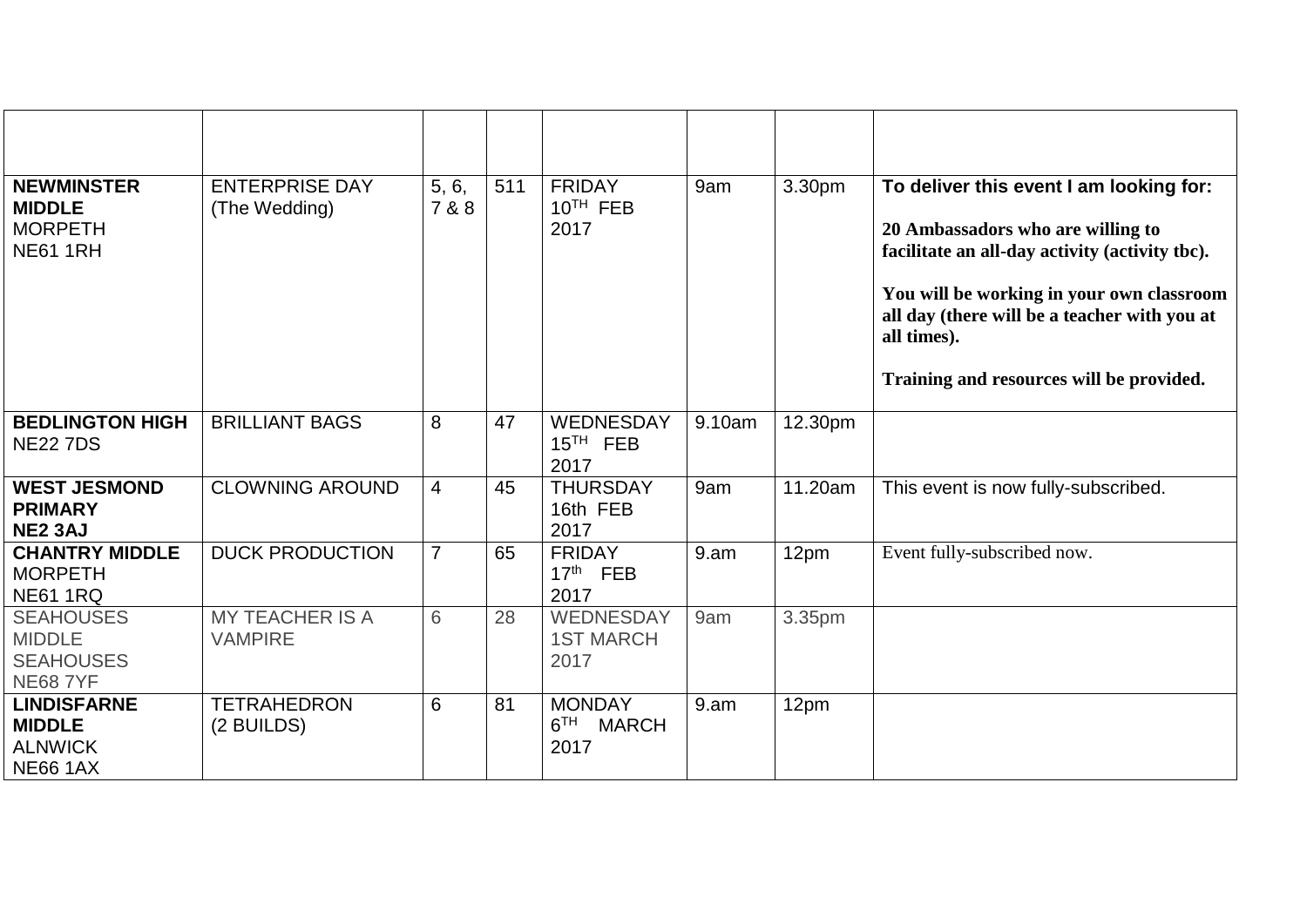| <b>LINDISFARNE</b><br><b>MIDDLE</b><br><b>ALNWICK</b><br><b>NE66 1AX</b> | <b>TETRAHEDRON</b><br>(2 BUILDS)                                                                | $\overline{7}$ | 66  | <b>TUESDAY</b><br>7 <sup>TH</sup><br>MARCH<br>2017   | 9.am | 12pm    |                                                                                                                                                                                                                                                                                                                         |
|--------------------------------------------------------------------------|-------------------------------------------------------------------------------------------------|----------------|-----|------------------------------------------------------|------|---------|-------------------------------------------------------------------------------------------------------------------------------------------------------------------------------------------------------------------------------------------------------------------------------------------------------------------------|
| <b>LINDISFARNE</b><br><b>MIDDLE</b><br><b>ALNWICK</b><br><b>NE66 1AX</b> | <b>ENTERPRISING</b><br><b>HOMES</b>                                                             | 8              | 48  | WEDNESDAY<br>8 <sup>TH</sup><br><b>MARCH</b><br>2017 | 9.am | 12pm    |                                                                                                                                                                                                                                                                                                                         |
| <b>LINDISFARNE</b><br><b>MIDDLE</b><br><b>ALNWICK</b><br><b>NE66 1AX</b> | <b>ENTERPRISING</b><br><b>HOMES</b>                                                             | 8              | 48  | <b>FRIDAY</b><br>10TH MARCH<br>2017                  | 9.am | 12pm    |                                                                                                                                                                                                                                                                                                                         |
| <b>HIGHFIELD MIDDLE</b><br><b>PRUDHOE</b><br><b>NE42 6EY</b>             | <b>CLOWNING AROUND</b>                                                                          | 5              | 55  | <b>TUESDAY</b><br>14TH MARCH<br>2017                 | 9am  | 11.50am | This event is now fully-subscribed.                                                                                                                                                                                                                                                                                     |
| <b>HIGHFIELD MIDDLE</b><br><b>PRUDHOE</b><br><b>NE42 6EY</b>             | <b>CLOWNING AROUND</b>                                                                          | 5              | 55  | WEDNESDAY<br>15 <sup>TH</sup> MARCH<br>2017          | 9am  | 11.50am | This event is now fully-subscribed.                                                                                                                                                                                                                                                                                     |
| <b>NEWMINSTER</b><br><b>MIDDLE</b><br><b>MORPETH</b><br><b>NE61 1RH</b>  | <b>STEM DAY</b><br>Science / Technology<br>and Engineering<br>Workshops<br>(No Maths workshops) | $\overline{7}$ | 130 | <b>FRIDAY</b><br>17 <sup>TH</sup> MARCH<br>2017      | 9am  | 3.30pm  | To deliver this event I am looking for:<br>10 Ambassadors who are willing to<br>facilitate their own 1 hour workshop<br>connect to the world of Science,<br><b>Technology or Engineering.</b><br>If you do not have a 1 hour workshop<br>connected to Science, Technology or<br>Engineering I do have some that you may |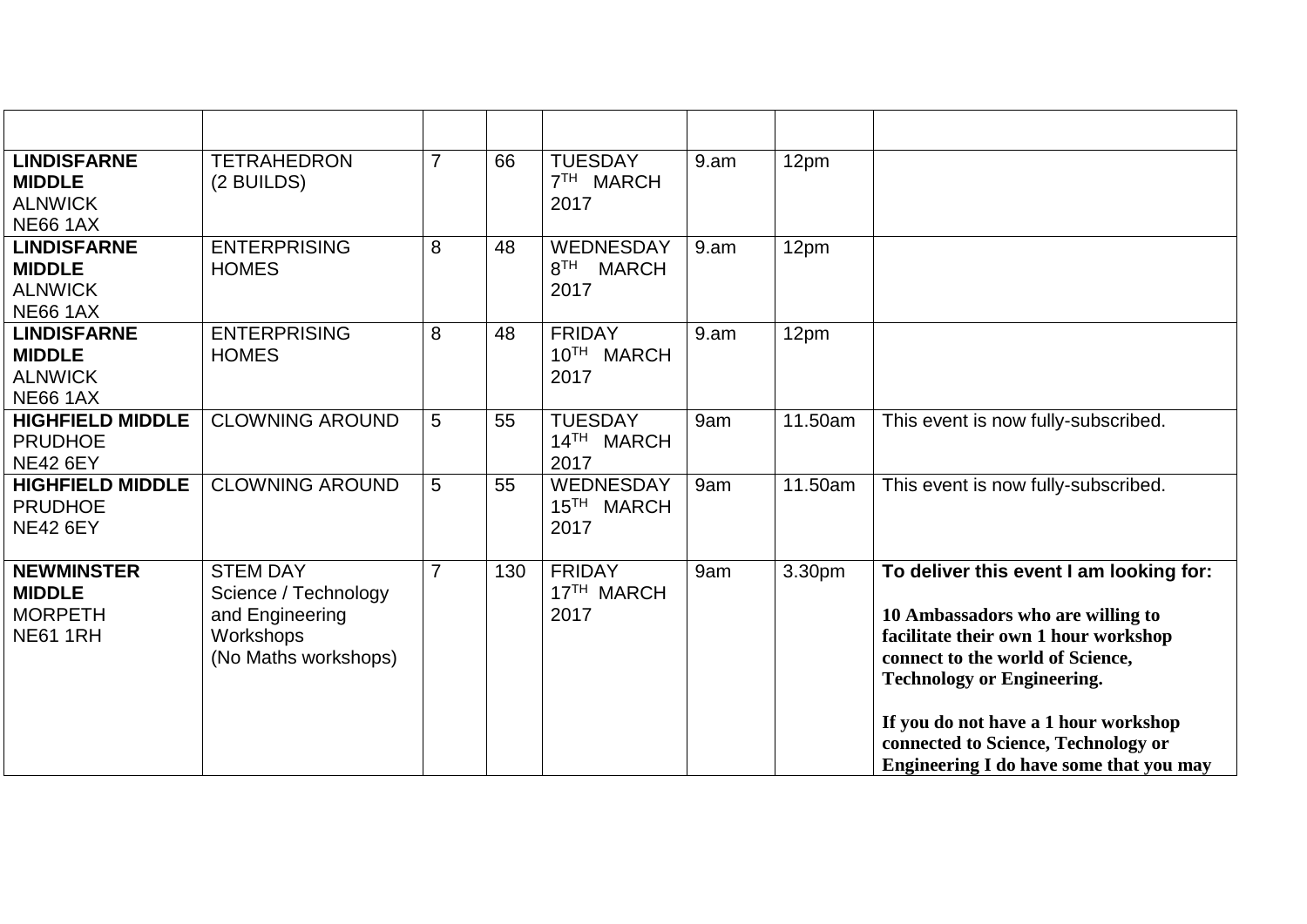|                                                              |                                  |                |     |                                                  |               |         | like to facilitate.<br>I would need to ask you to repeat your<br>workshop 5 times during the school day.<br>You will be working in your own classroom<br>all day (there will be a teacher with you at<br>all times).<br>Training and resources will be provided. |
|--------------------------------------------------------------|----------------------------------|----------------|-----|--------------------------------------------------|---------------|---------|------------------------------------------------------------------------------------------------------------------------------------------------------------------------------------------------------------------------------------------------------------------|
| <b>BEDLINGTON HIGH</b><br><b>NE22 7DS</b>                    | <b>TETRAHEDRON</b><br>(2 BUILDS) | 7              | 50  | <b>MONDAY</b><br><b>20TH MARCH</b><br>2017       | <b>9.20am</b> | 12.40   | <b>NEW EVENT</b>                                                                                                                                                                                                                                                 |
| <b>HIGHFIELD MIDDLE</b><br><b>PRUDHOE</b><br><b>NE42 6EY</b> | <b>DUCK PRODUCTION</b>           | 8              | 108 | <b>TUESDAY</b><br>21 <sup>ST</sup> MARCH<br>2017 | 9am           | 12pm    | Event fully-subscribed now.                                                                                                                                                                                                                                      |
| <b>BEDLINGTON HIGH</b><br><b>NE22 7DS</b>                    | <b>TETRAHEDRON</b><br>(2 BUILDS) | 7              | 50  | <b>WEDNESDAY</b><br><b>22ND MARCH</b><br>2017    | <b>9.20am</b> | 12.40   | <b>NEW EVENT</b>                                                                                                                                                                                                                                                 |
| <b>DUKES MIDDLE</b><br><b>ALNWICK</b><br><b>NE66 1UN</b>     | <b>DUCK PRODUCTION</b>           | 8              | 35  | <b>THURSDAY</b><br>23RD MARCH<br>2017            | 9am           | 11.50am |                                                                                                                                                                                                                                                                  |
| <b>CHANTRY MIDDLE</b><br><b>MORPETH</b><br><b>NE61 1RQ</b>   | <b>CONSTRUCTION DAY</b>          | $\overline{7}$ | 130 | <b>FRIDAY</b><br>31 <sup>ST</sup> MARCH<br>2017  | 9am           | 3.20pm  | To deliver this event I am looking for:<br>Ambassadors who are connected to the<br>World of Construction or Engineering.<br>If you are connected to the Construction or                                                                                          |